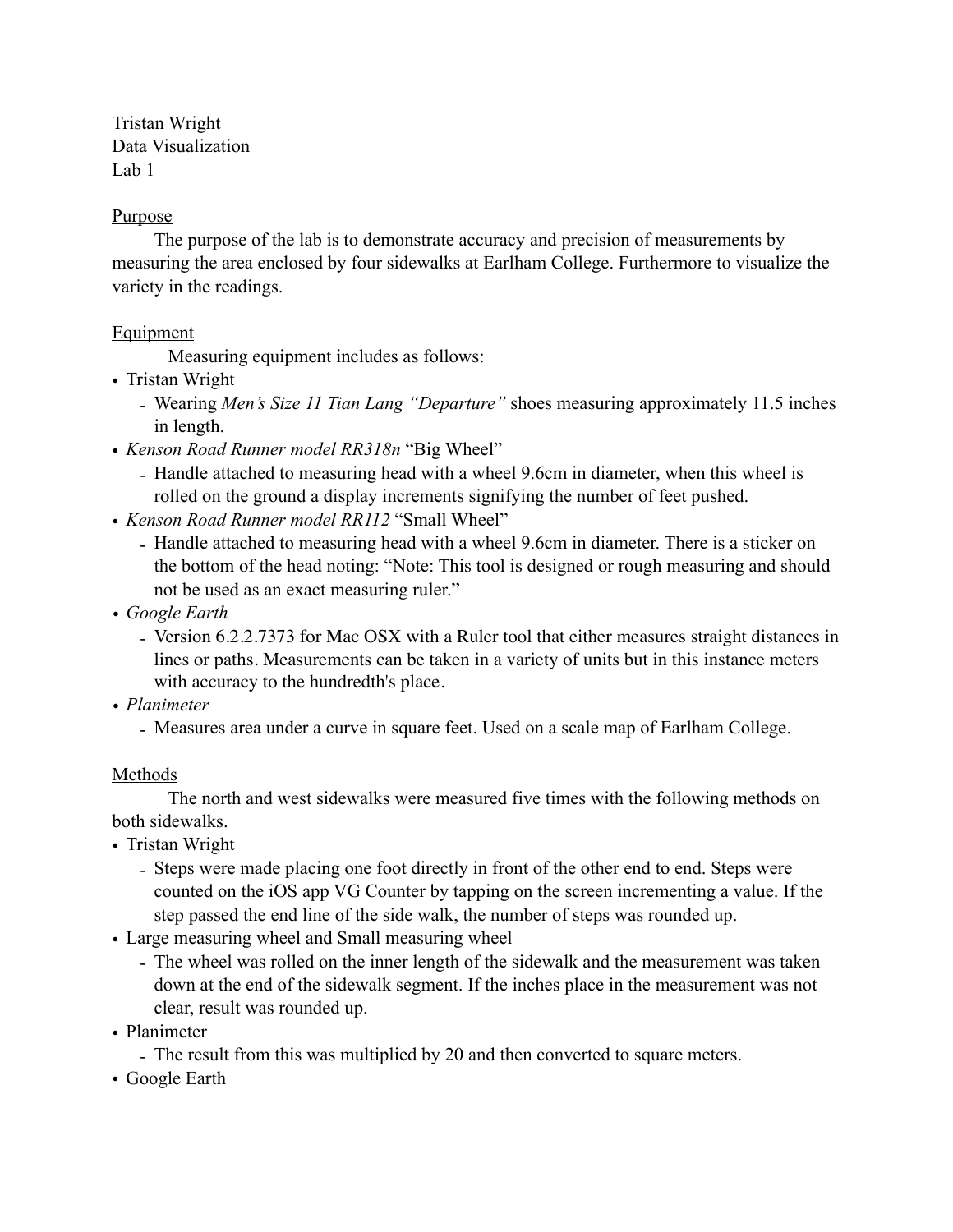- Using the Ruler tool, when zoomed in on the map line segments were taken of the north and west sidewalks five times and recorded in meters.

### Results

The total standard deviation of all the data was 242.34 square meters. The largest average (planimeter) area from measurements was 655.25 square meters larger than the smallest average area (steps).

# Sources of Error

- Assumptions
	- When measuring with walking or some device that measures a distance, I am assuming that the north and west sidewalks are at a 90 degree angle and the area is a parallelogram.
- Error From Measurements
	- Tristan Wright
		- ‣ If walk is not in a straight line then the measurement will be longer.
		- ‣ If steps are not placed from most forward tow point to most rear heel point, measurements will be shorter.
	- Big wheel, Small Wheel.
		- ‣ Any curve while measuring with the wheel will lengthen the distance.
		- ‣ Any mud or debris that gets stuck to the wheel will increase the circumference of the wheel throwing off the overall measurement.
	- Planimeter
		- ‣ If the inner most lines of the sidewalks are not followed then area will be larger.
	- Google Earth
		- ‣ If inner most lines of sidewalks are not measured, then area will be larger.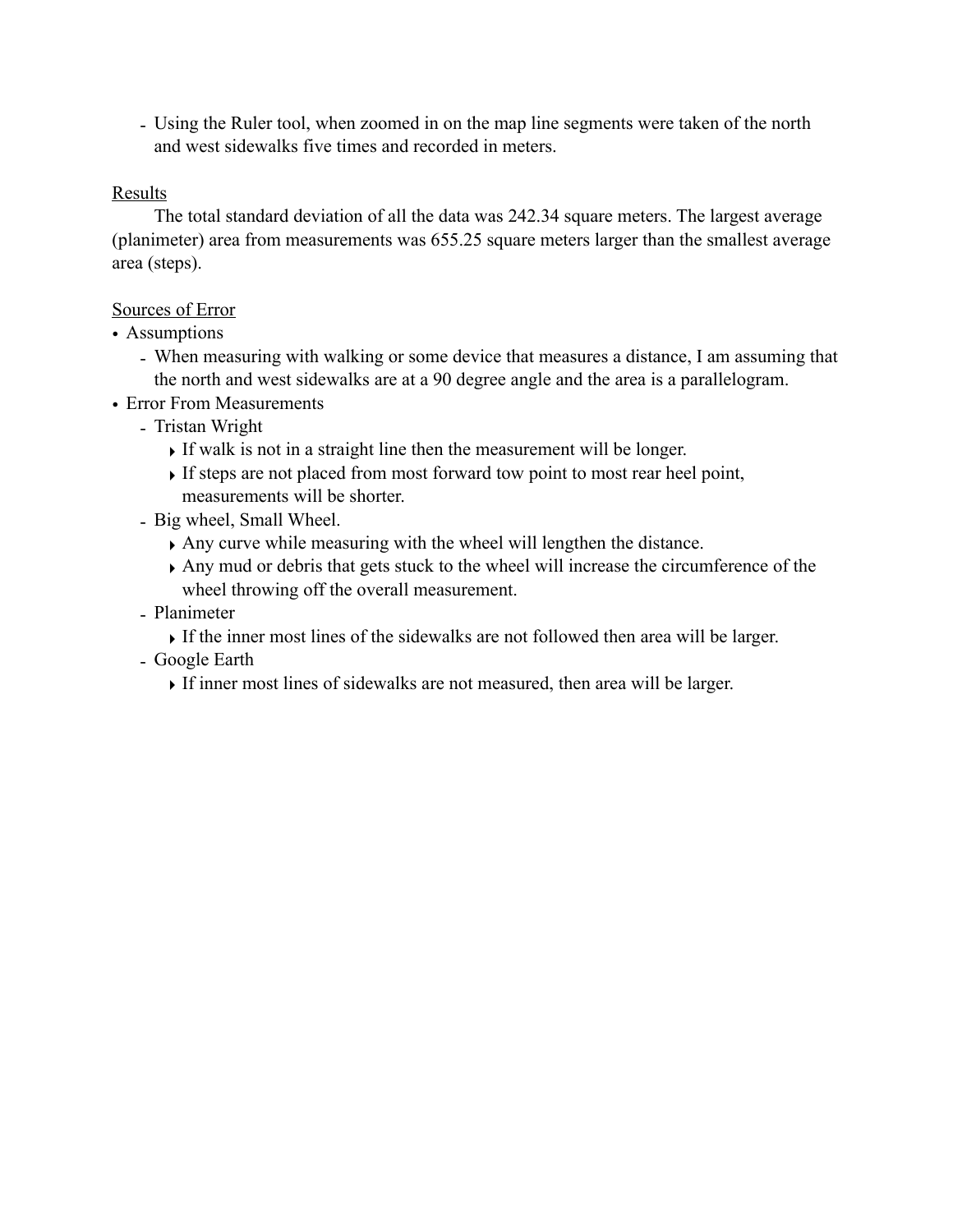# Data and Visualizations

#### *Raw Data*

|                    | N f            | N i                | W f             | W i            | <b>N</b> meters | <b>W</b> meters | Area $m2$ | Average  |
|--------------------|----------------|--------------------|-----------------|----------------|-----------------|-----------------|-----------|----------|
| <b>Small Wheel</b> | 201            | 11                 | 151             | 5              | 61.5442         | 46.1518         | 2840.376  |          |
|                    | 203            | 6                  | 151             | 11             | 62.0268         | 46.3042         | 2872.101  |          |
|                    | 202            | 6                  | 151             | $\overline{7}$ | 61.722          | 46.2026         | 2851.717  |          |
|                    | 203            | 6                  | 151             | 8              | 62.0268         | 46.228          | 2867.375  |          |
|                    | 202            | 6                  | 151             | 5              | 61.722          | 46.1518         | 2848.581  | 2856.03  |
|                    |                |                    |                 |                |                 |                 |           |          |
| <b>Big Wheel</b>   | 202            | 8                  | 151             | 0              | 61.7728         | 46.0248         | 2843.081  |          |
|                    | 202            | 8                  | 151             | 1              | 61.7728         | 46.0502         | 2844.65   |          |
|                    | 202            | 9                  | 151             | 1              | 61.7982         | 46.0502         | 2845.819  |          |
|                    | 202            | 9                  | 151             | 1              | 61.7982         | 46.0502         | 2845.819  |          |
|                    | 202            | 8                  | 151             | 1              | 61.7728         | 46.0502         | 2844.65   | 2844.804 |
|                    |                |                    |                 |                |                 |                 |           |          |
| Google Earth       |                |                    |                 |                | 61.12           | 46.24           | 2826.189  |          |
|                    |                |                    |                 |                | 62.32           | 45.84           | 2856.749  |          |
|                    |                |                    |                 |                | 61.53           | 46.23           | 2844.532  |          |
|                    |                |                    |                 |                | 62.12           | 45.84           | 2847.581  |          |
|                    |                |                    |                 |                | 62.32           | 46.43           | 2893.518  | 2853.714 |
|                    |                | measure multiplier | ft <sup>2</sup> |                |                 |                 |           |          |
| Planimeter         | 1846           |                    | 20 36920        |                |                 |                 | 3429.868  |          |
|                    | 1813           |                    | 20 36260        |                |                 |                 | 3368.554  |          |
|                    | 1848           |                    | 20 36960        |                |                 |                 | 3433.584  |          |
|                    | 1845           |                    | 20 36900        |                |                 |                 | 3428.01   |          |
|                    | 1835           |                    | 20 36700        |                |                 |                 | 3409.43   | 3413.889 |
|                    | <b>N</b> steps |                    | <b>W Steps</b>  |                |                 |                 |           |          |
| <b>Steps</b>       | 209            |                    | 155             |                | 61.0489         | 45.2755         | 2764.019  |          |
|                    | 208            |                    | 156             |                | 60.7568         | 45.5676         | 2768.542  |          |
|                    | 208            |                    | 154             |                | 60.7568         | 44.9834         | 2733.047  |          |
|                    | 209            |                    | 155             |                | 61.0489         | 45.2755         | 2764.019  |          |
|                    | 208            |                    | 156             |                | 60.7568         | 45.5676         | 2768.542  | 2759.634 |